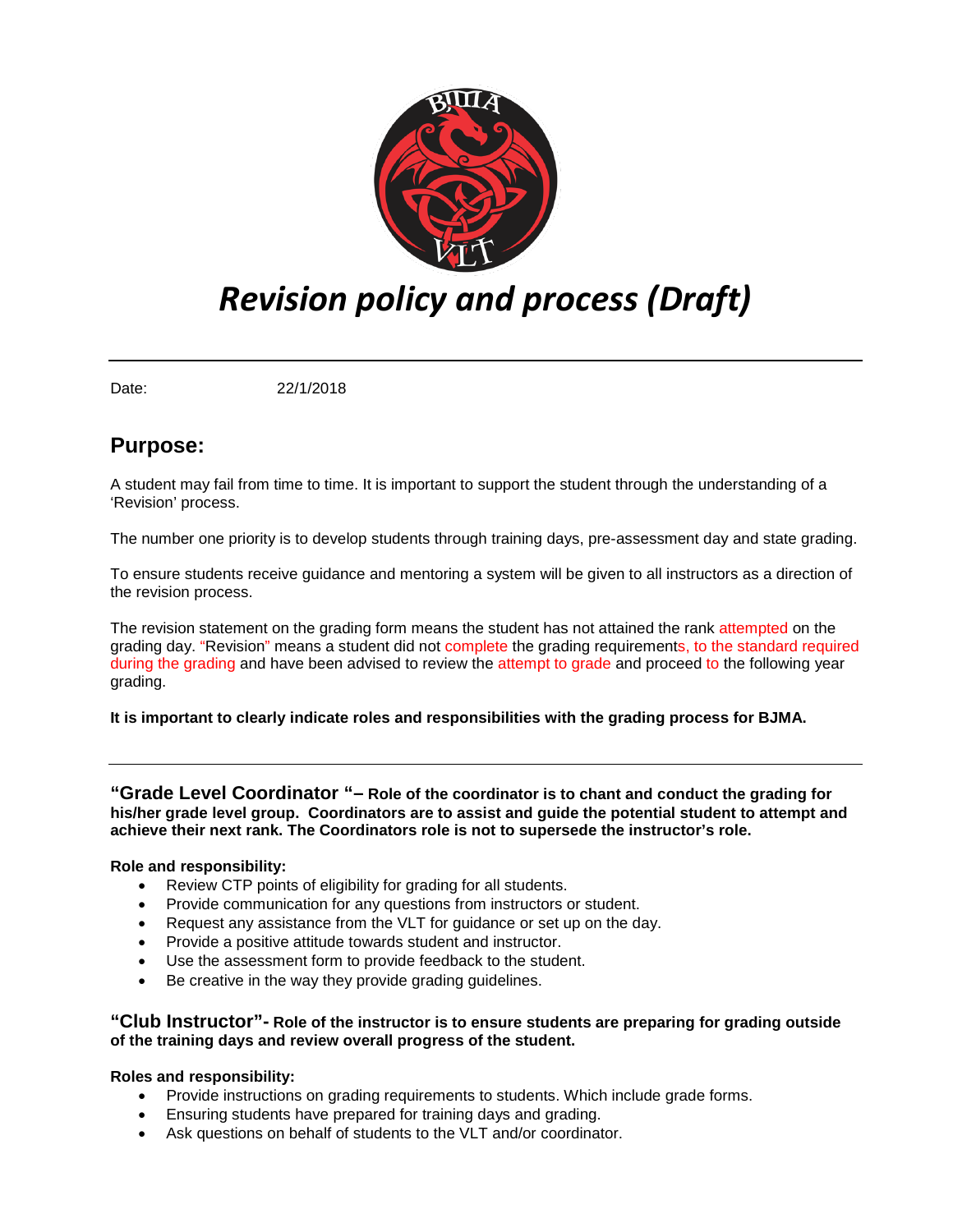- Attend training days and pre-assessment days as much as possible.
- Review students CTP and encourage any further development.

#### **"Student" – Students are responsible for their own progress. A student should always have open discussions with their instructor and/or coordinator.**

#### **Roles and responsibility:**

- Ensure all training equipment is on hand.
- Have a clear understanding of grading requirements. If clarification is required, they can speak to their instructor and/or coordinator.
- Adhere to the CTP requirements to assist in their personal progress. Attend the required training days and pre-assessment day.



## **The revision process**

Please follow the process as set out below to have an understanding a student may have two opportunities to attempt their grading. This process will provide clear direction and guidance on how to manage a student with revision process.

- (a) Pre-assessment day is the last training day of the year. The day has been designed for potential students to showcase their grading requirements prior to the official Grading Day.
	- Co-ordinators can use the assessment form to assist with students' progress. The form is designed to review a student's ability for eligibility to grade. The assessment form is not to replace the grading form.
	- There will be one of two outcomes for the student on the day. Firstly, if a student passes on the pre-assessment day a student will be eligible to attend the grading day (b). Secondly if a coordinator has any concerns on this day, there will be steps to assist the coordinator to review the students on a case by case basis. (c)
- (b) Student is eligible for grading. No further revision is required.